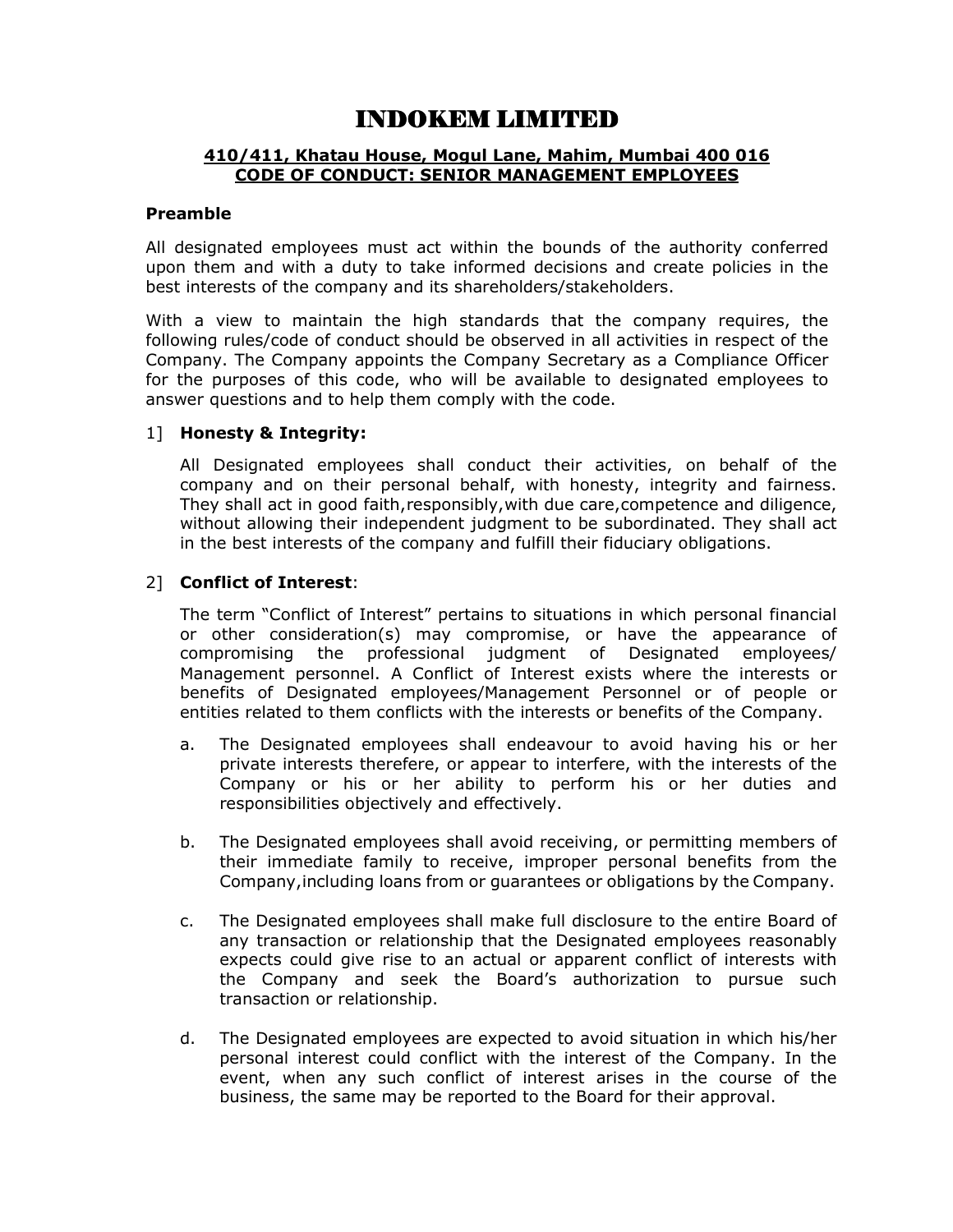# 3] Corporate Opportunities:

- a. In carrying out their duties and responsibilities, Designated employees shall avoid making use of corporate opportunities for themselves, that are discovered through the use their position as Designated employees for personal gain or competing with the Company.
- b. If the Designated employees reasonably believe that a contemplated transaction might be a corporate opportunity or a competitive transaction, the Designated employees shall make full disclosure to the entire Board and seek its authorization to pursue such transaction.

# 4] Compliance:

The Designated employees are required to comply with all applicable laws, rules and regulations, both in letter and in spirit. In order to assist the company in promoting lawful and ethical behaviour, the Designated employees must report any possible violation of laws, rules, regulations or the code of conduct to the Board of Designated employees through the Company Secretary.

# 5] Confidentiality of Information:

Any information concerning the company's business, its customers, suppliers, etc., which is not in the public domain and to which the Designated employees have access or possesses such information, must be considered confidential and held in confidence, unless authorized to do so and when disclosure is required under any law. No Designated employees shall provide any information either formally or informally, to the press or any other publicity media, unless specially authorized.

#### 6] Mutual Respect:

- a. The Designated employees shall express their opinions, unencumbered, yet always with the goals of flexibility and compromise whenever achievable by remaining open to different viewpoints.
- b. The Designated employees shall work with and respect the opinions of their peers and leave personal prejudices out of all Board and Committee discussions.

# 7] Insider Trading:

Designated employees shall not derive benefit or assist others to derive benefit by giving investment advice from the access to and possession of information about the company, not in public domain and therefore constitutes insider information.

#### 8] Gift & Donations:

No Designated employees of the company shall receive or offer, directly or indirectly any gifts, donations, remuneration, hospitality, illegal payments and comparable benefits which are intended ( or perceived to be intended) to obtain business(or uncompetitive) favours or decisions for the conduct of business. Nominal gifts of commemorative nature, for special events may be accepted and reported to the Board.